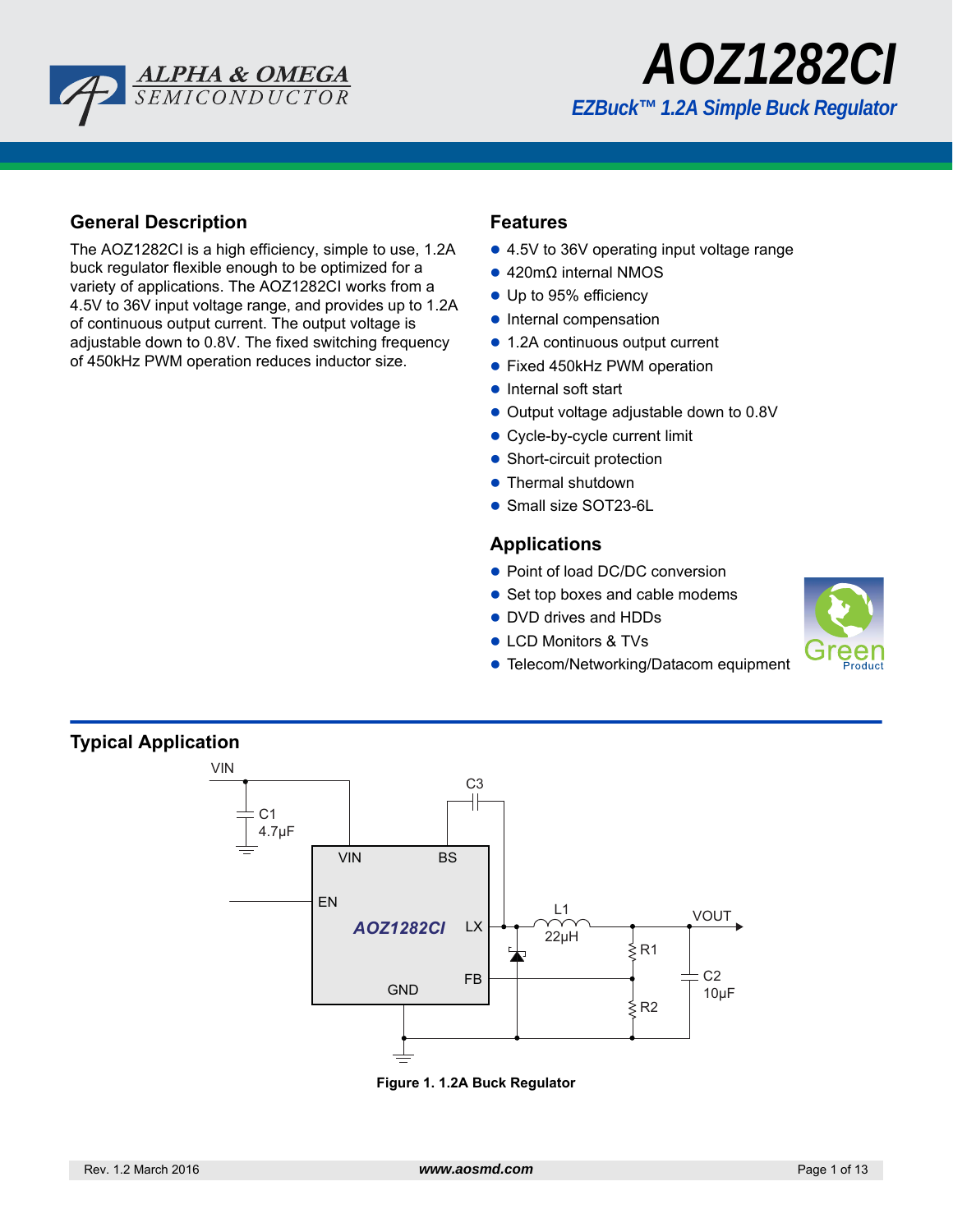

## **Ordering Information**

| <b>Part Number</b> | <b>Ambient Temperature Range</b> | Environmental |               |  |
|--------------------|----------------------------------|---------------|---------------|--|
| AOZ1282CI          | -40 °C to +85 °C                 | SOT23-6L      | Green Product |  |



AOS Green Products use reduced levels of Halogens, and are also RoHS compliant. Please visit www.aosmd.com/media/AOSGreenPolicy.pdf for additional information.

# **Pin Configuration**



## **Pin Description**

| <b>Pin Number</b> | <b>Pin Name</b> | <b>Pin Function</b>                                                                                                                                   |
|-------------------|-----------------|-------------------------------------------------------------------------------------------------------------------------------------------------------|
|                   | <b>BST</b>      | Bootstrap Voltage Input. High side driver supply. Connected to 100nF capacitor between<br>BST and LX.                                                 |
| 2                 | <b>GND</b>      | Ground.                                                                                                                                               |
| 3                 | FB.             | Feedback Input. It is regulated to 0.8V. The FB pin is used to determine the PWM output<br>voltage via a resistor divider between the output and GND. |
| 4                 | EN              | Enable Pin. The enable pin is active high. Connect EN pin to VIN through current limiting<br>resistor. Do not leave the EN pin floating.              |
| 5                 | VIN.            | Supply Voltage Input. Range from 4.5V to 36V. When VIN rises above the UVLO<br>threshold the device starts up.                                        |
| 6                 | LX              | PWM Output. Connect to inductor.                                                                                                                      |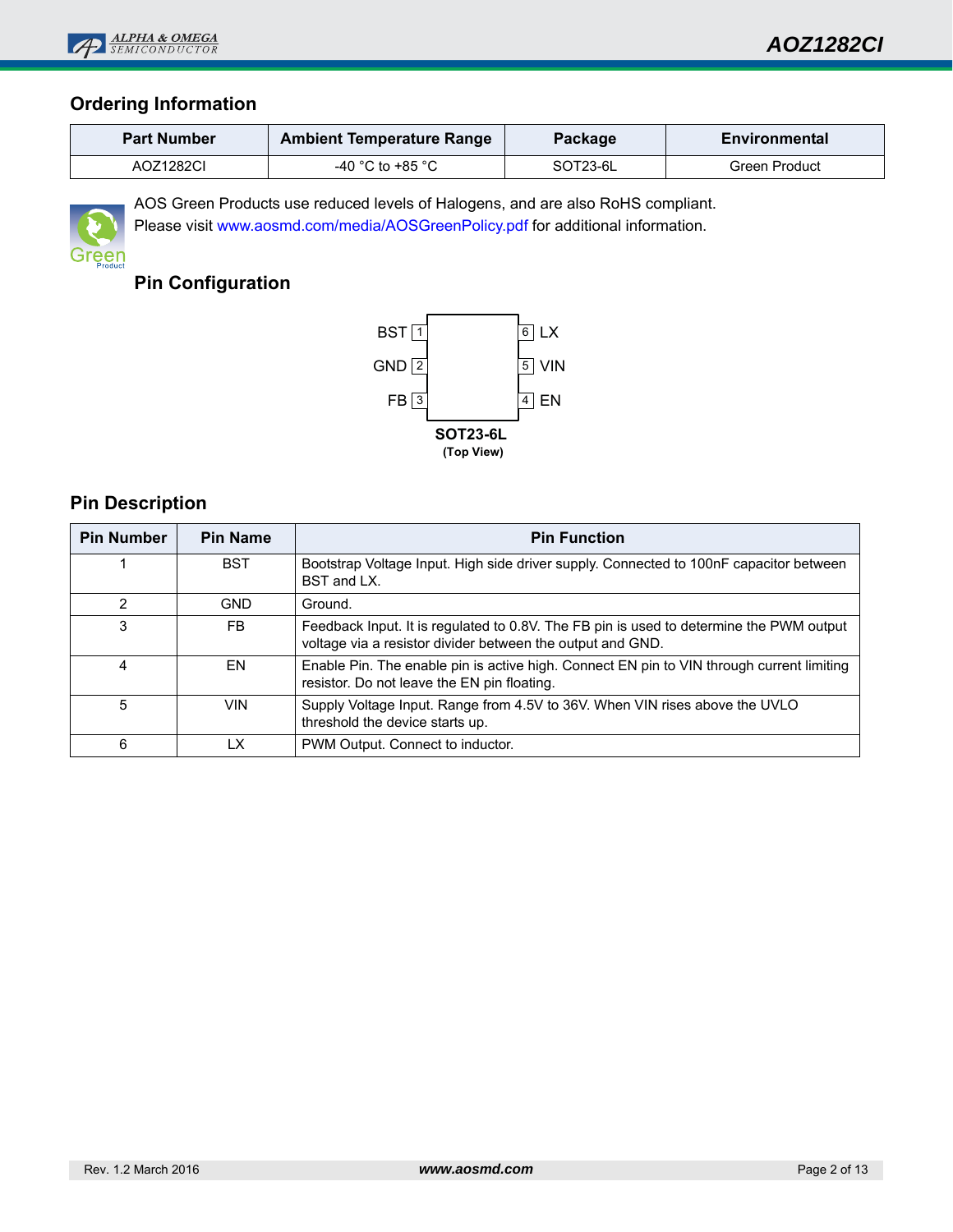

## **Absolute Maximum Ratings**

*Exceeding the Absolute Maximum Ratings may damage the device.*

| <b>Parameter</b>                  | Rating                                |
|-----------------------------------|---------------------------------------|
| Supply Voltage (V <sub>IN</sub> ) | 40V                                   |
| LX to GND                         | -0.7V to $V_{VIN}$ + 0.3V             |
| EN to GND                         | $-0.3V$ to $40V$                      |
| FB to GND                         | $-0.3V$ to 6V                         |
| <b>BST to GND</b>                 | $V_{LX}$ + 6V                         |
| Junction Temperature $(T_1)$      | $+150^{\circ}$ C                      |
| Storage Temperature $(T_S)$       | -65 $^{\circ}$ C to +150 $^{\circ}$ C |
| ESD Rating $(1)$                  | 2kV                                   |

#### **Note:**

1. Devices are inherently ESD sensitive, handling precautions are required. Human body model rating: 1.5kΩ in series with 100pF.

## **Electrical Characteristics**

**Recommended Operating Conditions**

*The device is not guaranteed to operate beyond the Recommended Operating Conditions.*

| <b>Parameter</b>                                       | Rating                               |
|--------------------------------------------------------|--------------------------------------|
| Supply Voltage (V <sub>IN</sub> )                      | 4.5V to 36V                          |
| Output Voltage (V <sub>OUT</sub> )                     | $0.8V$ to $V_{VIN}$                  |
| Ambient Temperature $(T_A)$                            | -40 $^{\circ}$ C to +85 $^{\circ}$ C |
| Package Thermal Resistance $(\Theta_{IA})$<br>SOT23-6L | $220^{\circ}$ C/W                    |

|                                                | $T_A$ = 25 °C, V <sub>IN</sub> = V <sub>EN</sub> = 12V, unless otherwise specified. Specifications in <b>BOLD</b> indicate a temperature range of -40°C to +85°C. |
|------------------------------------------------|-------------------------------------------------------------------------------------------------------------------------------------------------------------------|
| These specifications are guaranteed by design. |                                                                                                                                                                   |

| <b>Symbol</b>                | <b>Parameter</b>                      | <b>Conditions</b>                               | Min.  | Typ.         | Max. | <b>Units</b>               |
|------------------------------|---------------------------------------|-------------------------------------------------|-------|--------------|------|----------------------------|
| $V_{IN}$                     | Supply Voltage                        |                                                 | 4.5   |              | 36   | $\vee$                     |
| VUVLO                        | Input Under-Voltage Lockout Threshold | $V_{IN}$ rising<br>$V_{IN}$ falling             | 2.3   |              | 2.9  | $\vee$<br>$\vee$           |
|                              | <b>UVLO Hysteresis</b>                |                                                 |       | 260          |      | mV                         |
| $I_{IN}$                     | <b>Supply Current (Quiescent)</b>     | $I_{OUT} = 0$ , $V_{FB} = 1V$ , $V_{EN} > 1.2V$ |       | $\mathbf{1}$ | 1.5  | mA                         |
| $I_{OFF}$                    | Shutdown Supply Current               | $V_{EN} = 0V$                                   |       |              | 8    | $\mu$ A                    |
| $V_{FB}$                     | Feedback Voltage                      | $T_A = 25$ °C                                   | 784   | 800          | 816  | mV                         |
| V <sub>FB_LOAD</sub>         | Load Regulation                       | $120mA <$ Load $<$ 1.08A                        |       | 0.5          |      | $\%$                       |
| V <sub>FB_LINE</sub>         | Line Regulation                       | $Load = 600mA$                                  |       | 0.03         |      | %N                         |
| $I_{FB}$                     | Feedback Voltage Input Current        | $V_{FB}$ = 800mV                                |       | 500          |      | nA                         |
| <b>ENABLE</b>                |                                       |                                                 |       |              |      |                            |
| $V_{EN_OFF}$<br>$V_{EN\_ON}$ | <b>EN Input Threshold</b>             | Off threshold<br>On threshold                   | $1.2$ |              | 0.4  | $\vee$<br>V                |
| V <sub>EN_HYS</sub>          | <b>EN Input Hysteresis</b>            |                                                 |       | 200          |      | mV                         |
| $I_{EN}$                     | <b>Enable Input Current</b>           |                                                 |       |              | 3    | μA                         |
| <b>MODULATOR</b>             |                                       |                                                 |       |              |      |                            |
| $f_{\rm O}$                  | Frequency                             |                                                 | 360   | 450          | 540  | kHz                        |
| $D_{MAX}$                    | Maximum Duty Cycle                    |                                                 |       | 87           |      | $\%$                       |
| $T_{ON\_MIN}$                | Minimum On Time                       |                                                 |       | 150          |      | ns                         |
| <sup>I</sup> LIM             | <b>Current Limit</b>                  |                                                 | 1.5   | 1.9          |      | A                          |
|                              | Over-Temperature Shutdown Limit       | $T_{\rm J}$ rising<br>$T_{\mathrm{J}}$ falling  |       | 150<br>110   |      | $^{\circ}C$<br>$^{\circ}C$ |
| $T_{SS}$                     | Soft Start Interval                   |                                                 |       | 1.5          |      | ms                         |
|                              | <b>POWER STATE OUTPUT</b>             |                                                 |       |              |      |                            |
| <b>ILEAKAGE</b>              | NMOS Leakage                          | $V_{EN} = 0V, V_{LX} = 0V$                      |       |              | 10   | $\mu$ A                    |
| $R_{DS(ON)}$                 | NMOS On-Resistance                    | $V_{IN}$ = 12V                                  |       | 420          |      | $m\Omega$                  |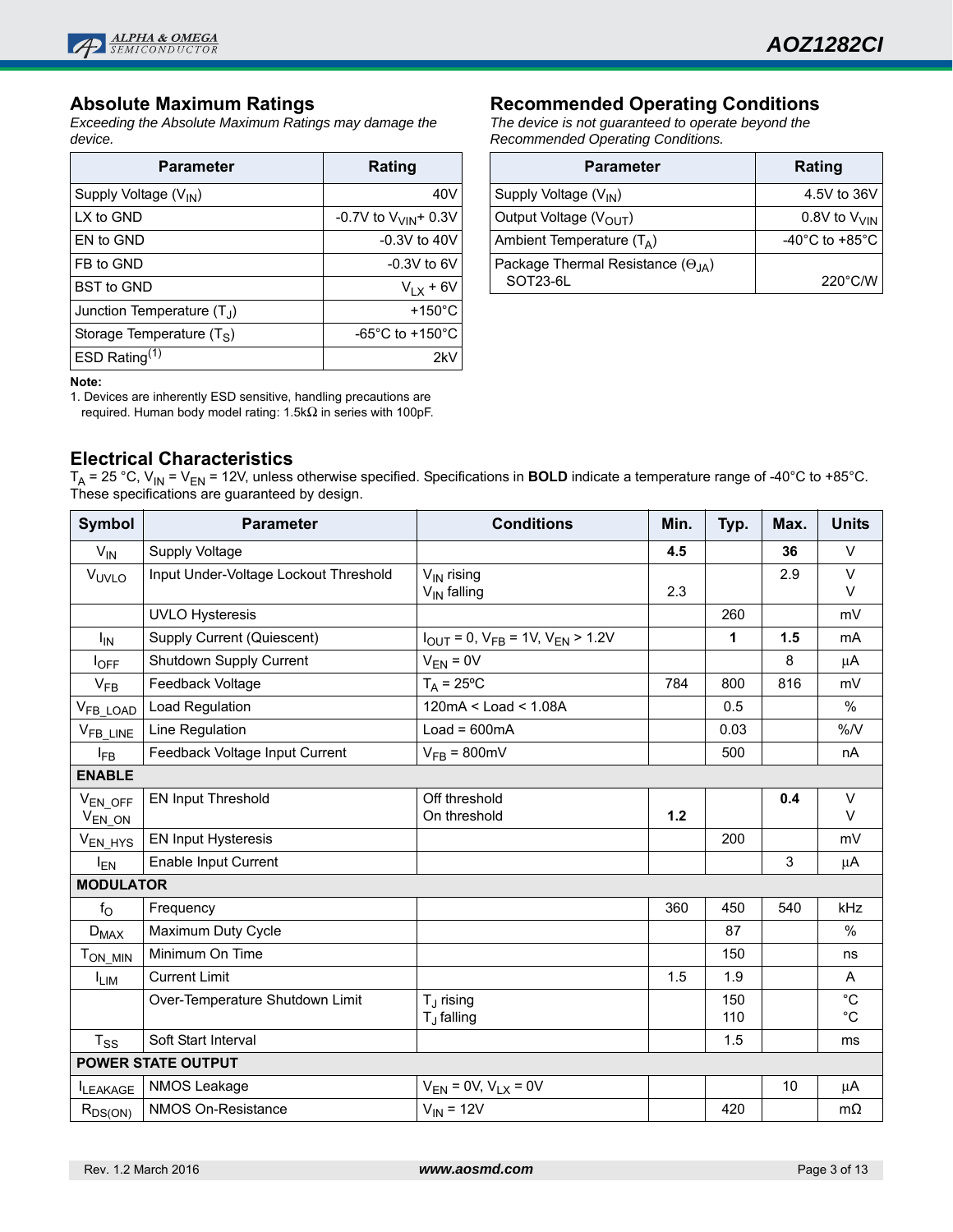

# **Block Diagram**

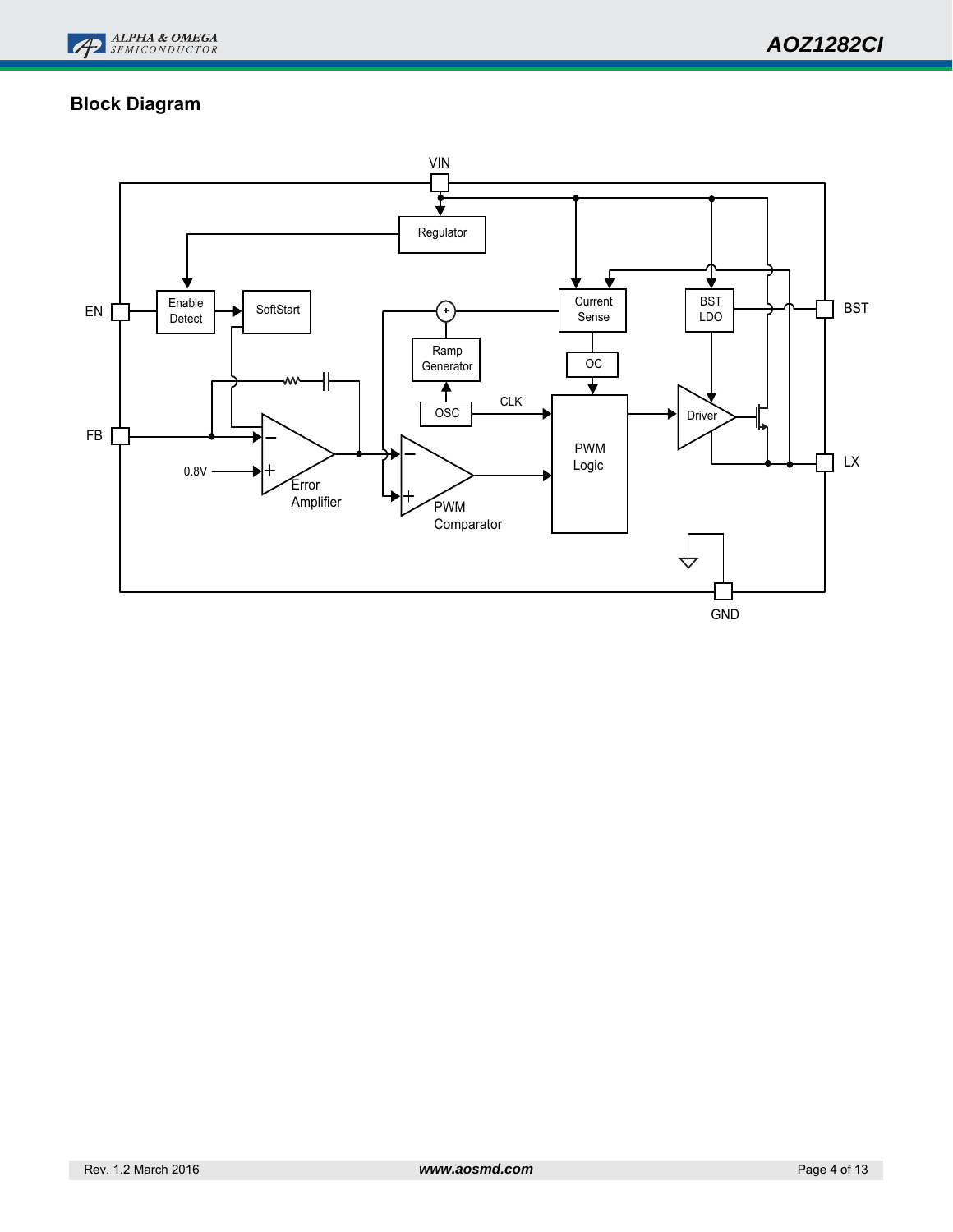

## **Typical Performance Characteristics**

Circuit of Figure 1. T<sub>A</sub> = 25°C, V<sub>IN</sub> = V<sub>EN</sub> = 12V, V<sub>OUT</sub> = 3.3 V, unless otherwise specified.

IN Voltage (5V/div)

OUT Current (1A/div)

OUT Voltage (2V/div)

(1A/div)

#### **Light Load Operation**

#### **Full Load Operation**



**CLEAVING ISSNYICE** 













Rev. 1.2 March 2016 *www.aosmd.com* Page 5 of 13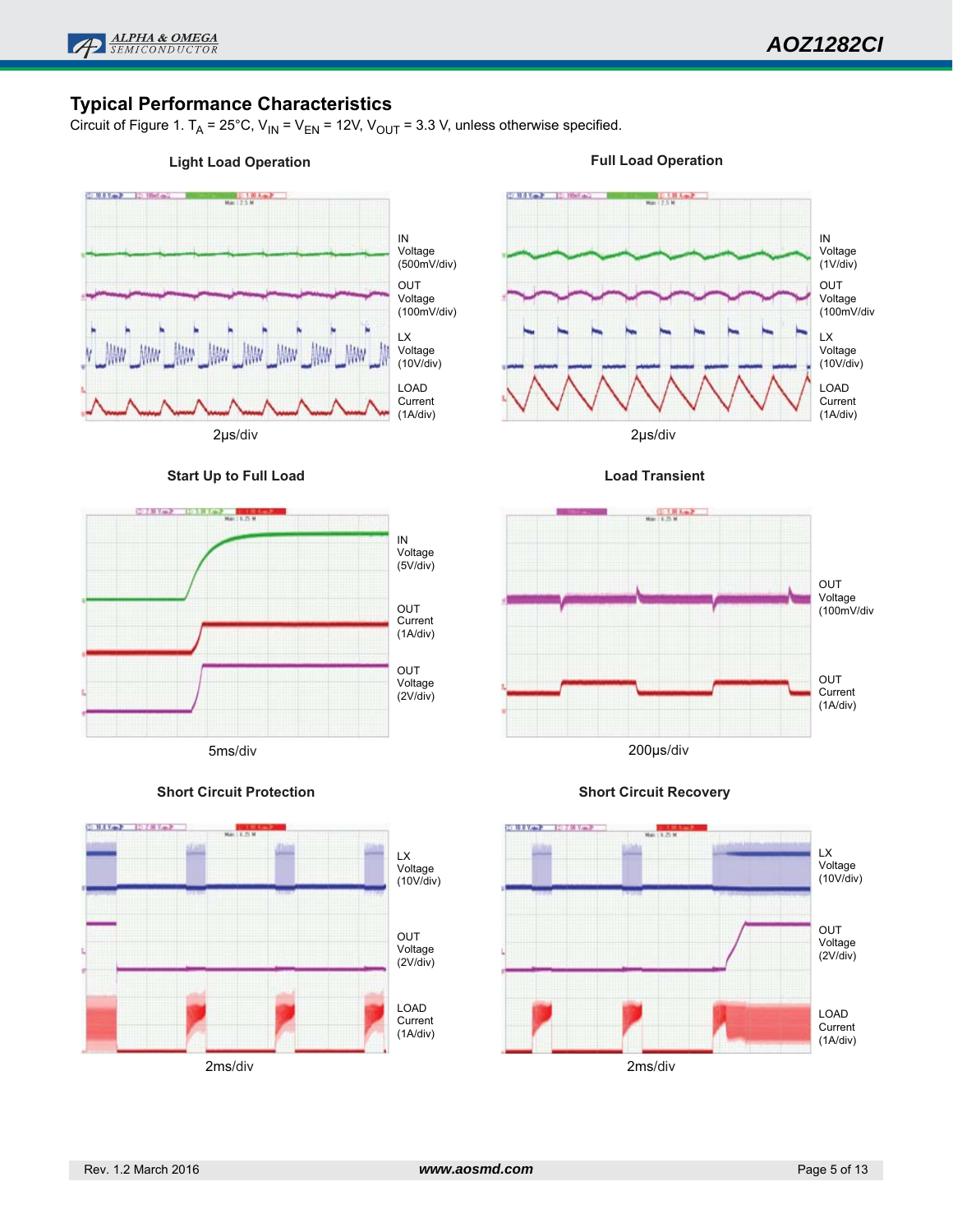# **Typical Performance Characteristics** *(continued)*

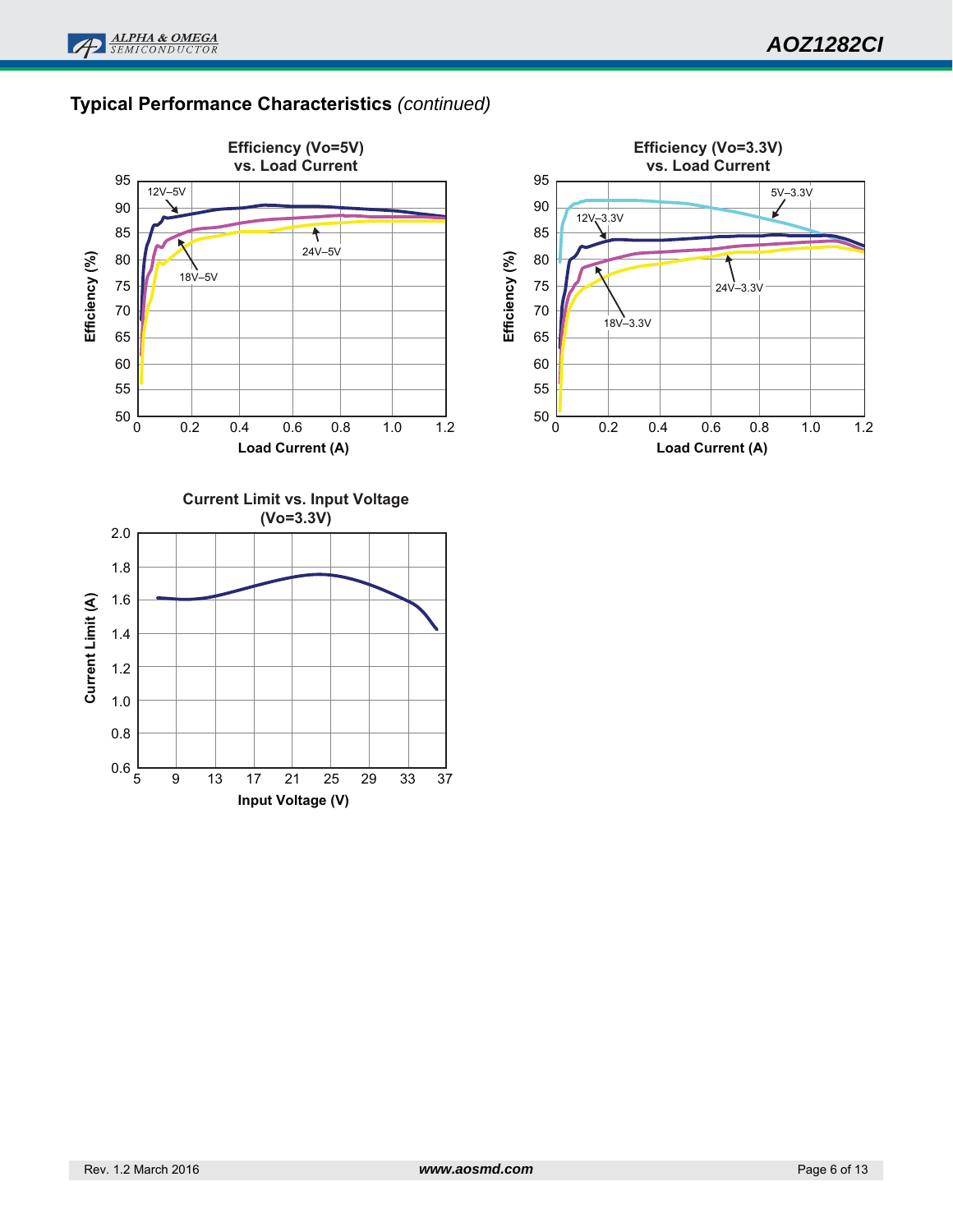## **Detailed Description**

The AOZ1282CI is a current-mode step down regulator with integrated high side NMOS switch. It operates from a 4.5V to 36V input voltage range and supplies up to 1.2A of load current. Features include enable control, under voltage lock-out, internal soft-start, output overvoltage protection, over-current protection and thermal shut down.

The AOZ1282CI is available in SOT23-6L package.

### **Enable and Soft Start**

The AOZ1282CI has internal soft start feature to limit inrush current and ensure the output voltage ramps up smoothly to regulation voltage. A soft start process begins when the input voltage rises to the voltage higher than UVLO and voltage on EN pin is HIGH. In soft start process, the output voltage is ramped to regulation voltage in typically 400µs. The 400µs soft start time is set internally.

The EN pin of the AOZ1282CI is active high. Connect the EN pin to VIN if enable function is not used. Pull it to ground will disable the AOZ1282CI. Do not leave it open. The voltage on EN pin must be above 1.2 V to enable the AOZ1282CI. When voltage on EN pin falls below 0.4V, the AOZ1282CI is disabled.

### **Steady-State Operation**

Under steady-state conditions, the converter operates in fixed frequency and Continuous-Conduction Mode (CCM).

The AOZ1282CI integrates an internal NMOS as the high-side switch. Inductor current is sensed by amplifying the voltage drop across the drain to source of the high side power MOSFET. Output voltage is divided down by the external voltage divider at the FB pin. The difference of the FB pin voltage and reference is amplified by the internal transconductance error amplifier. The error voltage is compared against the current signal, which is sum of inductor current signal and ramp compensation signal, at PWM comparator input. If the current signal is less than the error voltage, the internal high-side switch is on. The inductor current flows from the input through the inductor to the output. When the current signal exceeds the error voltage, the high-side switch is off. The inductor current is freewheeling through the external Schottky diode to output.

#### **Switching Frequency**

The AOZ1282CI switching frequency is fixed and set by an internal oscillator. The switching frequency is set internally 450kHz.

### **Output Voltage Programming**

Output voltage can be set by feeding back the output to the FB pin with a resistor divider network. In the application circuit shown in Figure 1. The resistor divider network includes R1 and R2. Usually, a design is started by picking a fixed R2 value and calculating the required R1 with equation below.

$$
V_{O} = 0.8 \times \left(1 + \frac{R_1}{R_2}\right)
$$

Some standard values of R1 and R2 for the most commonly used output voltage values are listed in Table 1.

| Vo (V) | $R1$ (k $\Omega$ ) | $R2 (k\Omega)$ |
|--------|--------------------|----------------|
| 1.8    | 80.6               | 64.2           |
| 2.5    | 49.9               | 23.4           |
| 3.3    | 49.9               | 15.8           |
| 5.0    | 49.9               | 9.53           |

#### **Table 1.**

The combination of R1 and R2 should be large enough to avoid drawing excessive current from the output, which will cause power loss.

## **Protection Features**

The AOZ1282CI has multiple protection features to prevent system circuit damage under abnormal conditions.

### **Over Current Protection (OCP)**

The sensed inductor current signal is also used for over current protection.

The cycle by cycle current limit threshold is set normal value of 1.9A. When the load current reaches the current limit threshold, the cycle by cycle current limit circuit turns off the high side switch immediately to terminate the current duty cycle. The inductor current stop rising. The cycle by cycle current limit protection directly limits inductor peak current. The average inductor current is also limited due to the limitation on peak inductor current. When cycle by cycle current limit circuit is triggered, the output voltage drops as the duty cycle decreasing.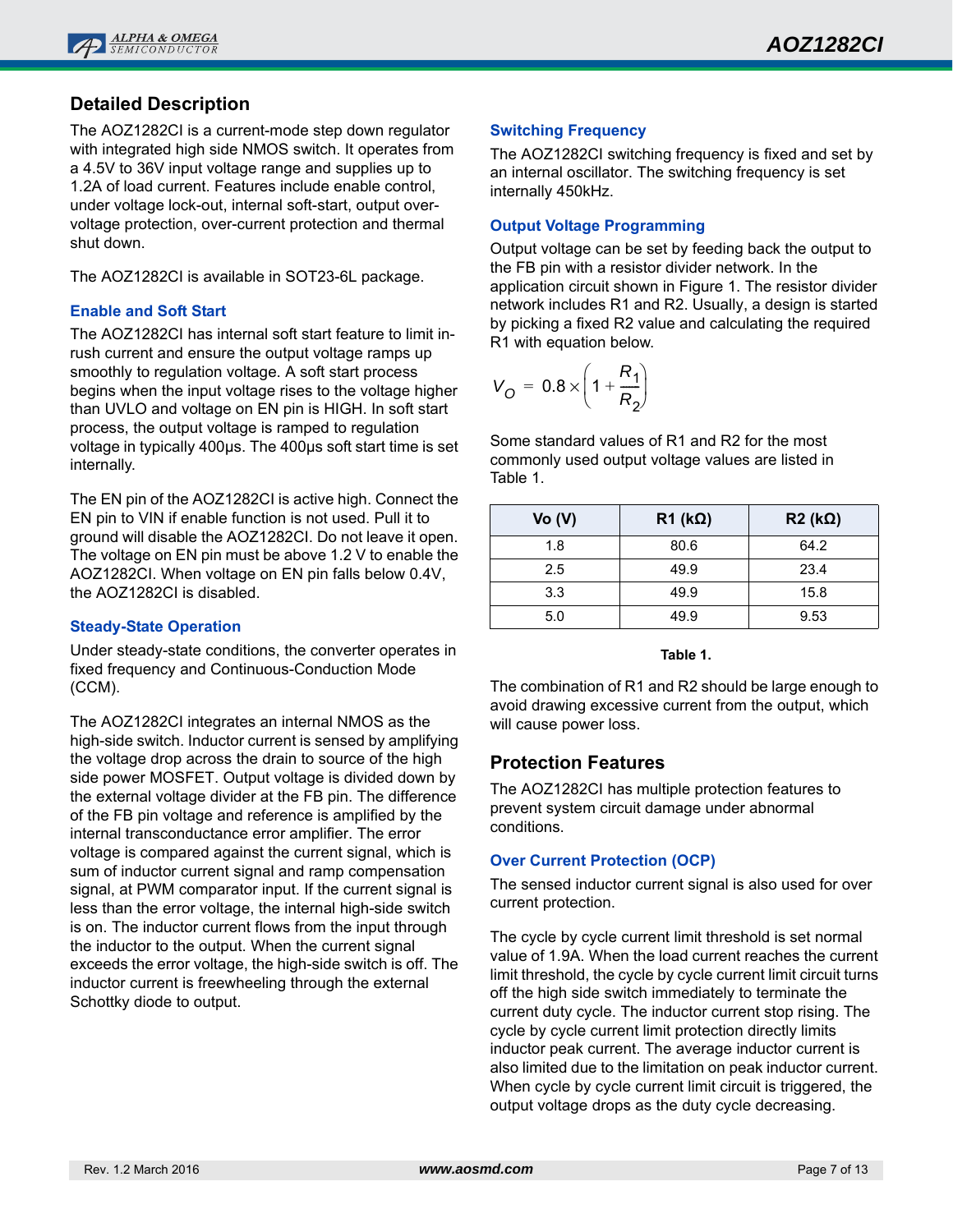The AOZ1282CI has internal short circuit protection to protect itself from catastrophic failure under output short circuit conditions. The FB pin voltage is proportional to the output voltage. Whenever FB pin voltage is below 0.2V, the short circuit protection circuit is triggered. As a result, the converter is shut down and hiccups. The converter will start up via a soft start once the short circuit condition disappears. In short circuit protection mode, the inductor average current is greatly reduced.

### **Under Voltage Lock Out (UVLO)**

An UVLO circuit monitors the input voltage. When the input voltage exceeds 2.9V, the converter starts operation. When input voltage falls below 2.3V, the converter will stop switching.

### **Thermal Protection**

An internal temperature sensor monitors the junction temperature. It shuts down the internal control circuit and high side NMOS if the junction temperature exceeds 150ºC. The regulator will restart automatically under the control of soft-start circuit when the junction temperature decreases to 110°C.

## **Application Information**

The basic AOZ1282CI application circuit is shown in Figure 1. Component selection is explained below.

### **Input Capacitor**

The input capacitor must be connected to the VIN pin and PGND pin of the AOZ1282CI to maintain steady input voltage and filter out the pulsing input current. The voltage rating of input capacitor must be greater than maximum input voltage plus ripple voltage.

The input ripple voltage can be approximated by equation below:

$$
\Delta V_{IN} = \frac{I_O}{f \times C_{IN}} \times \left(1 - \frac{V_O}{V_{IN}}\right) \times \frac{V_O}{V_{IN}}
$$

Since the input current is discontinuous in a buck converter, the current stress on the input capacitor is another concern when selecting the capacitor. For a buck circuit, the RMS value of input capacitor current can be calculated by:

$$
I_{CIN\_RMS} = I_0 \times \sqrt{\frac{V_0}{V_{IN}} \left(1 - \frac{V_0}{V_{IN}}\right)}
$$

if we let *m* equal the conversion ratio:

$$
\frac{V_O}{V_{IN}} = m
$$

Rev. 1.2 March 2016 *www.aosmd.com* Page 8 of 13

The relationship between the input capacitor RMS current and voltage conversion ratio is calculated and shown in Figure 2. It can be seen that when  $V_{\Omega}$  is half of  $V_{IN}$ ,  $C_{IN}$  is under the worst current stress. The worst current stress on C<sub>IN</sub> is 0.5 x I<sub>O</sub>.



**Figure 2. I<sub>CIN</sub> vs. Voltage Conversion Ratio** 

For reliable operation and best performance, the input capacitors must have current rating higher than  $I_{\text{CIN-RMS}}$ at worst operating conditions. Ceramic capacitors are preferred for input capacitors because of their low ESR and high ripple current rating. Depending on the application circuits, other low ESR tantalum capacitor or aluminum electrolytic capacitor may also be used. When selecting ceramic capacitors, X5R or X7R type dielectric ceramic capacitors are preferred for their better temperature and voltage characteristics. Note that the ripple current rating from capacitor manufactures is based on certain amount of life time. Further de-rating may be necessary for practical design requirement.

### **Inductor**

The inductor is used to supply constant current to output when it is driven by a switching voltage. For given input and output voltage, inductance and switching frequency together decide the inductor ripple current, which is:

$$
\Delta I_L = \frac{V_O}{f \times L} \times \left(1 - \frac{V_O}{V_{IN}}\right)
$$

The peak inductor current is:

$$
I_{Lpeak} = I_0 + \frac{\Delta I_L}{2}
$$

High inductance gives low inductor ripple current but requires larger size inductor to avoid saturation. Low ripple current reduces inductor core losses. It also reduces RMS current through inductor and switches, which results in less conduction loss.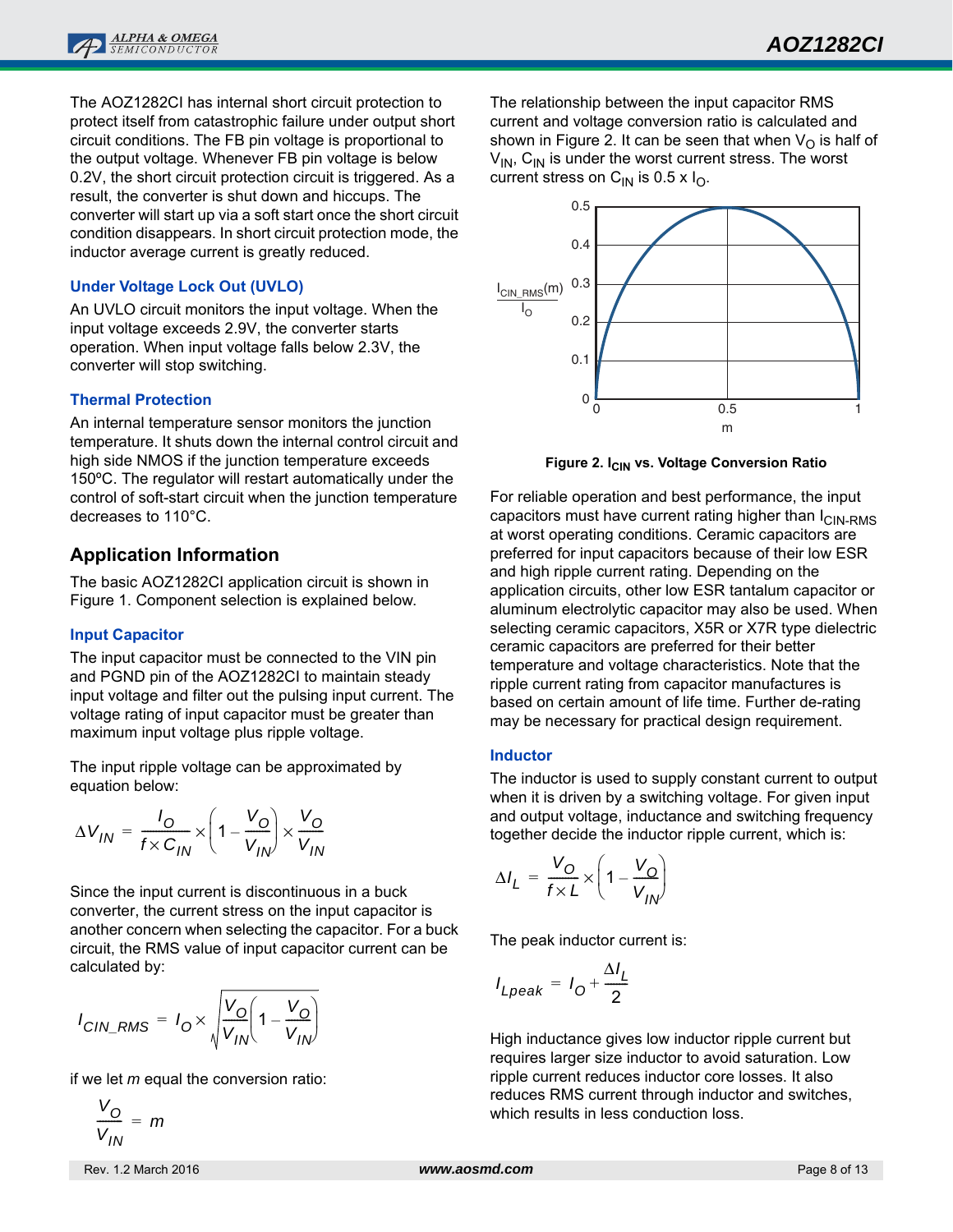When selecting the inductor, make sure it is able to handle the peak current without saturation even at the highest operating temperature.

The inductor takes the highest current in a buck circuit. The conduction loss on inductor needs to be checked for thermal and efficiency requirements.

Surface mount inductors in different shape and styles are available from Coilcraft, Elytone and Murata. Shielded inductors are small and radiate less EMI noise. But they cost more than unshielded inductors. The choice depends on EMI requirement, price and size.

### **Output Capacitor**

The output capacitor is selected based on the DC output voltage rating, output ripple voltage specification and ripple current rating.

The selected output capacitor must have a higher rated voltage specification than the maximum desired output voltage including ripple. De-rating needs to be considered for long term reliability.

Output ripple voltage specification is another important factor for selecting the output capacitor. In a buck converter circuit, output ripple voltage is determined by inductor value, switching frequency, output capacitor value and ESR. It can be calculated by the equation below:

$$
\Delta V_{\rm O} = \Delta I_L \times \left( ESR_{\rm CO} + \frac{1}{8 \times f \times C_{\rm O}} \right)
$$

*where,* 

 $C_O$  is output capacitor value, and

 $ESR<sub>CO</sub>$  is the equivalent series resistance of the output capacitor.

When low ESR ceramic capacitor is used as output capacitor, the impedance of the capacitor at the switching frequency dominates. Output ripple is mainly caused by capacitor value and inductor ripple current. The output ripple voltage calculation can be simplified to:

$$
\Delta V_{\rm O} = \Delta I_L \times \left(\frac{1}{8 \times f \times C_{\rm O}}\right)
$$

If the impedance of ESR at switching frequency dominates, the output ripple voltage is mainly decided by capacitor ESR and inductor ripple current. The output ripple voltage calculation can be further simplified to:

$$
\Delta V_{\rm O} = \Delta I_L \times ESR_{CO}
$$

For lower output ripple voltage across the entire operating temperature range, X5R or X7R dielectric type of ceramic, or other low ESR tantalum capacitor or aluminum electrolytic capacitor may also be used as output capacitors.

In a buck converter, output capacitor current is continuous. The RMS current of output capacitor is decided by the peak to peak inductor ripple current. It can be calculated by:

$$
I_{CO\_RMS} = \frac{\Delta I_L}{\sqrt{12}}
$$

Usually, the ripple current rating of the output capacitor is a smaller issue because of the low current stress. When the buck inductor is selected to be very small and inductor ripple current is high, output capacitor could be overstressed.

### **Schottky Diode Selection**

The external freewheeling diode supplies the current to the inductor when the high side NMOS switch is off. To reduce the losses due to the forward voltage drop and recovery of diode, Schottky diode is recommended to use. The maximum reverse voltage rating of the chosen Schottky diode should be greater than the maximum input voltage, and the current rating should be greater than the maximum load current.

## **Thermal Management and Layout Consideration**

In the AOZ1282CI buck regulator circuit, high pulsing current flows through two circuit loops. The first loop starts from the input capacitors, to the VIN pin, to the LX pins, to the filter inductor, to the output capacitor and load, and then return to the input capacitor through ground. Current flows in the first loop when the high side switch is on. The second loop starts from inductor, to the output capacitors and load, to the anode of Schottky diode, to the cathode of Schottky diode. Current flows in the second loop when the low side diode is on.

In PCB layout, minimizing the two loops area reduces the noise of this circuit and improves efficiency. A ground plane is strongly recommended to connect input capacitor, output capacitor, and PGND pin of the AOZ1282CI.

In the AOZ1282CI buck regulator circuit, the major power dissipating components are the AOZ1282CI, the Schottky diode and output inductor. The total power dissipation of converter circuit can be measured by input power minus output power.

$$
P_{total\_loss} = (V_{IN} \times I_{IN}) - (V_0 \times V_{IN})
$$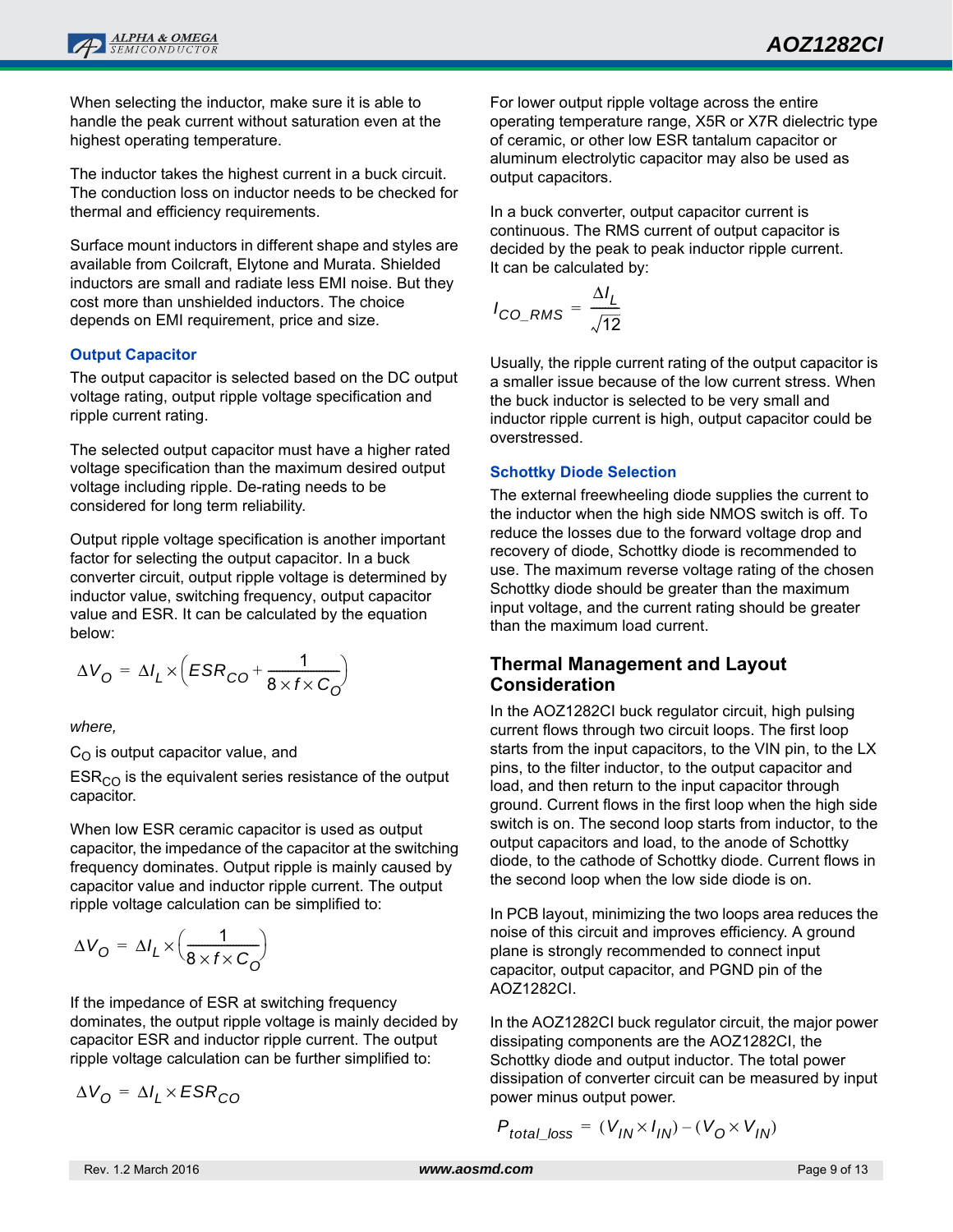The power dissipation in Schottky can be approximated as:

$$
P_{\text{diode\_loss}} = I_0 \times (1 - D) \times V_{FW\_Schottky}
$$

*where,* 

 $V_{FW-Schottky}$  is the Schottky diode forward voltage drop.

The power dissipation of inductor can be approximately calculated by output current and DCR of inductor.

$$
P_{inductor\_loss} = I_0^2 \times R_{inductor} \times 1.1
$$

The actual junction temperature can be calculated with power dissipation in the AOZ1282CI and thermal impedance from junction to ambient.

*Tjunction Ptotal\_loss Pdiode\_loss* – *Pinductor\_loss* ( ) – <sup>θ</sup>*JA* <sup>+</sup> *<sup>T</sup> ambient*  $=\frac{10 \text{ rad} - 10 \text{ s}}{10 \text{ rad} - 10 \text{ s}}$   $\frac{0.15 \text{ rad}}{10 \text{ s}}$   $\frac{0.15 \text{ rad}}{10 \text{ s}}$   $\frac{0.15 \text{ rad}}{10 \text{ s}}$   $\frac{0.15 \text{ rad}}{10 \text{ s}}$   $\frac{0.15 \text{ rad}}{10 \text{ s}}$   $\frac{0.15 \text{ rad}}{10 \text{ s}}$   $\frac{0.15 \text{ rad}}{10 \text{ rad}}$   $\frac{0.15 \text{ rad}}{10 \text{ rad}}$ 

The maximum junction temperature of AOZ1282CI is 150ºC, which limits the maximum load current capability.

The thermal performance of the AOZ1282CI is strongly affected by the PCB layout. Extra care should be taken by users during design process to ensure that the IC will operate under the recommended environmental conditions.

Several layout tips are listed below for the best electric and thermal performance.

- 1. The input capacitor should be connected as close as possible to the VIN pin and the GND pin.
- 2. The inductor should be placed as close as possible to the LX pin and the output capacitor.
- 3. Keep the connection of the schottky diode between the LX pin and the GND pin as short and wide as possible.
- 4. Place the feedback resistors and compensation components as close to the chip as possible.
- 5. Keep sensitive signal traces away from the LX pin.
- 6. Pour a maximized copper area to the VIN pin, the LX pin and especially the GND pin to help thermal dissipation.
- 7. Pour a copper plane on all unused board area and connect the plane to stable DC nodes, like VIN, GND or VOUT.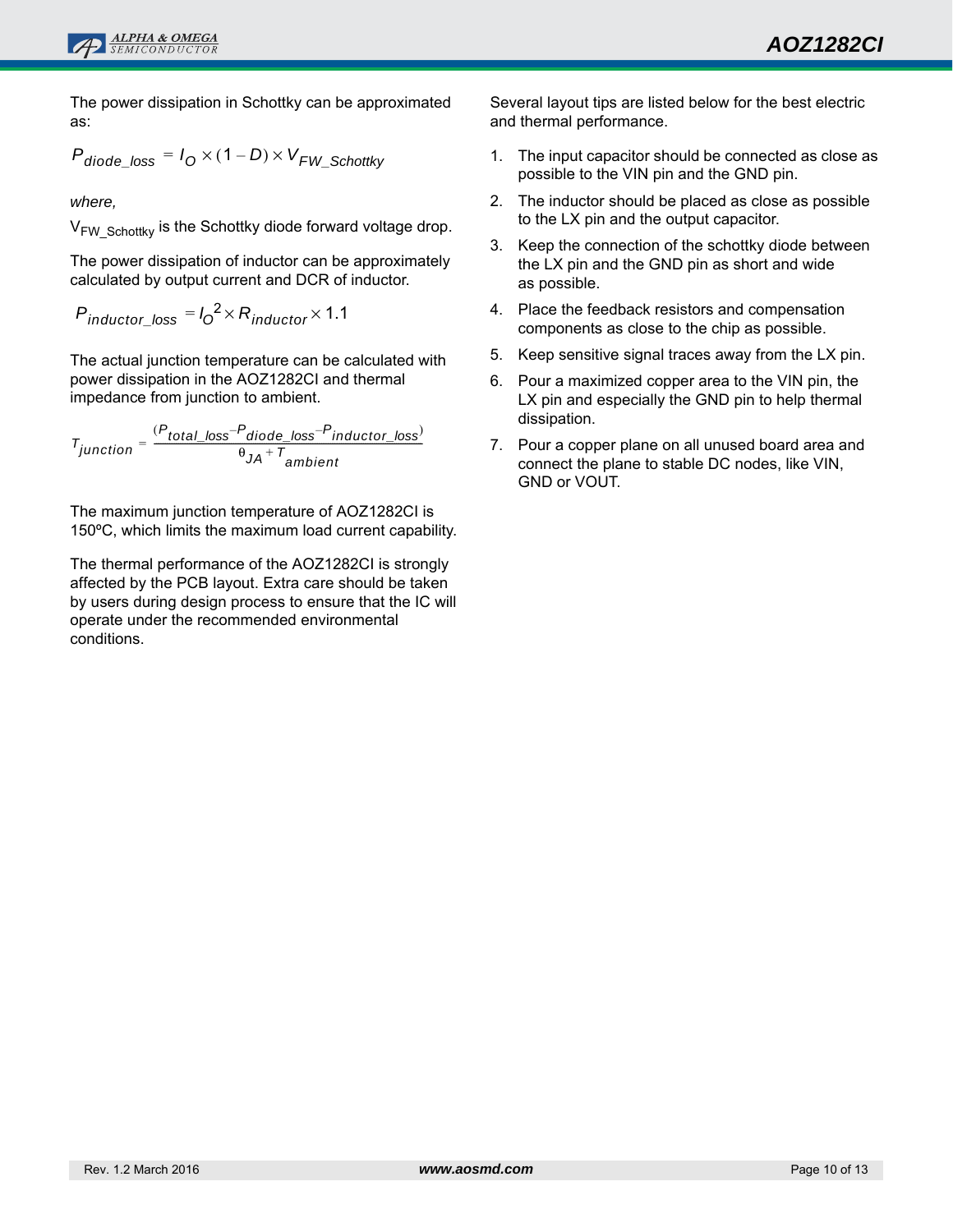## **Package Dimensions, SOT23-6**







#### **RECOMMENDED LAND PATTERN**



#### **Dimensions in millimeters**

| <b>Symbols</b> | Min.         | Nom.     | Max. |  |  |  |  |
|----------------|--------------|----------|------|--|--|--|--|
| А              | 0.80         |          | 1.25 |  |  |  |  |
| A1             | 0.00         |          | 0.15 |  |  |  |  |
| A2             | 0.70         | 1.10     | 1.20 |  |  |  |  |
| b              | 0.30         | 0.40     | 0.50 |  |  |  |  |
| C              | 0.08<br>0.13 |          | 0.20 |  |  |  |  |
| D              | 2.70         | 2.90     | 3.10 |  |  |  |  |
| E              | 2.50<br>2.80 |          | 3.10 |  |  |  |  |
| E1             | 1.50         | 1.60     | 1.70 |  |  |  |  |
| e              |              | 0.95 BSC |      |  |  |  |  |
| e1             | 1.90 BSC     |          |      |  |  |  |  |
| L              | 0.30         |          | 0.60 |  |  |  |  |
| θ1             | ŋ۰           |          | R°   |  |  |  |  |
|                |              |          |      |  |  |  |  |

#### **Dimensions in inches**

| <b>Symbols</b> | Min.      | Nom.      | Max.  |  |
|----------------|-----------|-----------|-------|--|
| A              | 0.031     |           | 0.049 |  |
| A1             | 0.000     |           | 0.006 |  |
| A2             | 0.028     | 0.043     | 0.047 |  |
| b              | 0.012     | 0.016     | 0.020 |  |
| C              | 0.003     | 0.005     | 0.008 |  |
| D              | 0.106     | 0.114     | 0.122 |  |
| F              | 0.098     | 0.110     | 0.122 |  |
| F1             | 0.059     | 0.063     | 0.067 |  |
| e              |           | 0.037 BSC |       |  |
| e1             | 0.075 BSC |           |       |  |
| L              | 0.012     |           | 0.024 |  |
| θ1             | n°        |           | 8°    |  |

#### **Notes:**

1. Package body sizes exclude mold flash and gate burrs. Mold flash at the non-lead sides should be less than 5 mils each.

- 2. Dimension "L" is measured in gauge plane.
- 3. Tolerance ±0.100 mm (4 mil) unless otherwise specified.
- 4. Followed from JEDEC MO-178C & MO-193C.
- 5. Controlling dimension is millimeter. Converted inch dimensions are not necessarily exact.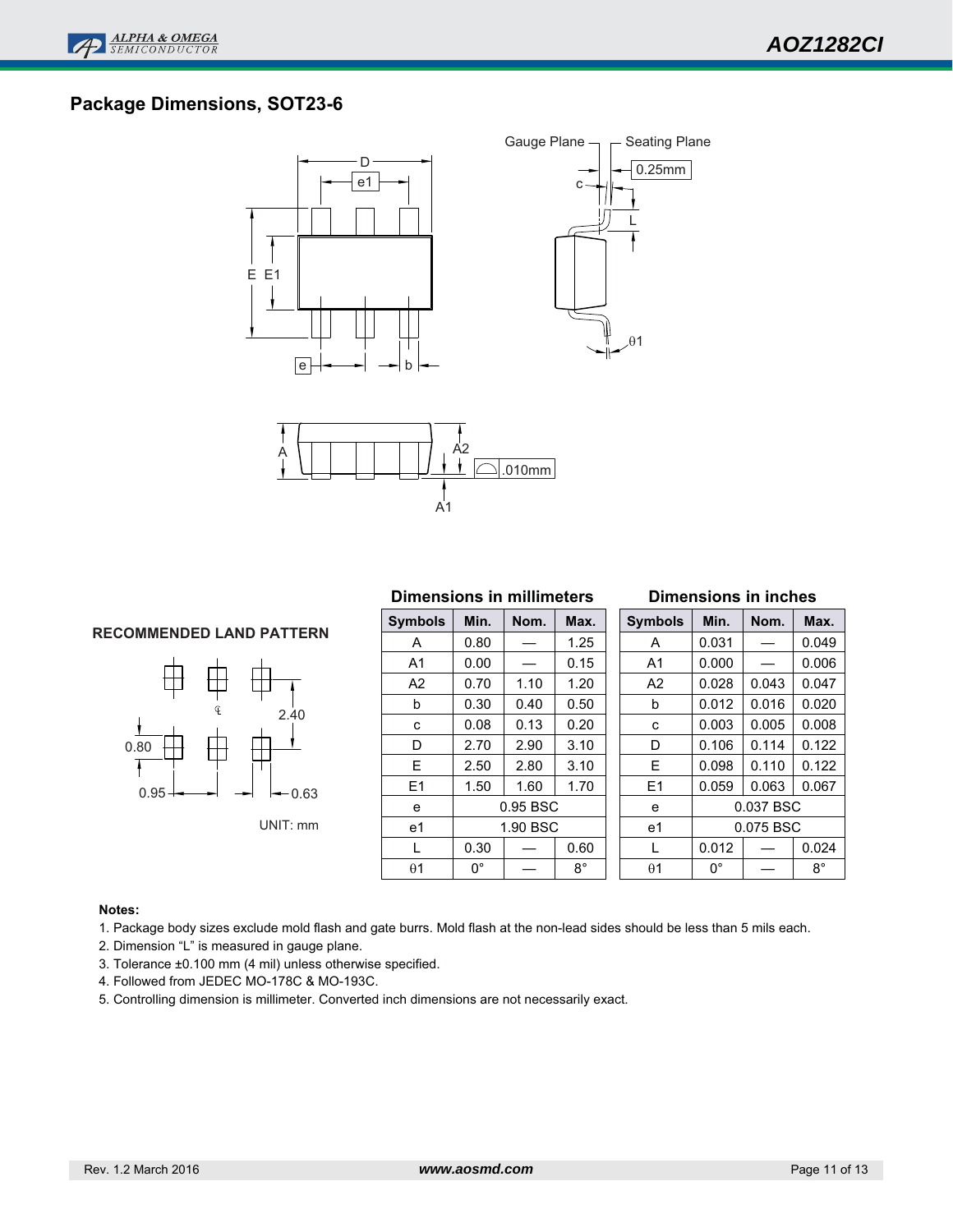# **Tape and Reel Dimensions, SOT23-6**

**Tape**



| Package       | A0    | B <sub>0</sub> | K <sub>0</sub> | D <sub>0</sub> | D <sub>1</sub> |       | E1    | E <sub>2</sub> | P <sub>0</sub> | P <sub>1</sub> | P <sub>2</sub> |       |
|---------------|-------|----------------|----------------|----------------|----------------|-------|-------|----------------|----------------|----------------|----------------|-------|
| <b>SOT-23</b> | 3.15  | 3.27           | .34            | 1.10           | 1.50           | 8.00  | 1.75  | 3.50           | 4.00           | 4.00           | 2.00           | 0.25  |
|               | ±0.10 | ±0.10          | ±0.10          | ±0.01          | ±0.10          | ±0.20 | ±0.10 | ±0.05          | ±0.10          | ±0.10          | ±0.10          | ±0.05 |

**Reel**







Unit: mm

| <b>Tape Size</b> | <b>Reel Size</b> | M                | N              | W             | W <sub>1</sub> | н                         | $\overline{ }$<br>n | ົ<br>o        |       | D<br>r | $\mathbf{v}$ |
|------------------|------------------|------------------|----------------|---------------|----------------|---------------------------|---------------------|---------------|-------|--------|--------------|
| 8 mm             | ø180             | ø180.00<br>±0.50 | ø60.50<br>Min. | 9.00<br>±0.30 | 11.40<br>±1.0  | ø13.00<br>$+0.50 / -0.20$ | 10.60               | 2.00<br>±0.50 | ø9.00 | 5.00   | 18.00        |

## **Leader/Trailer and Orientation**